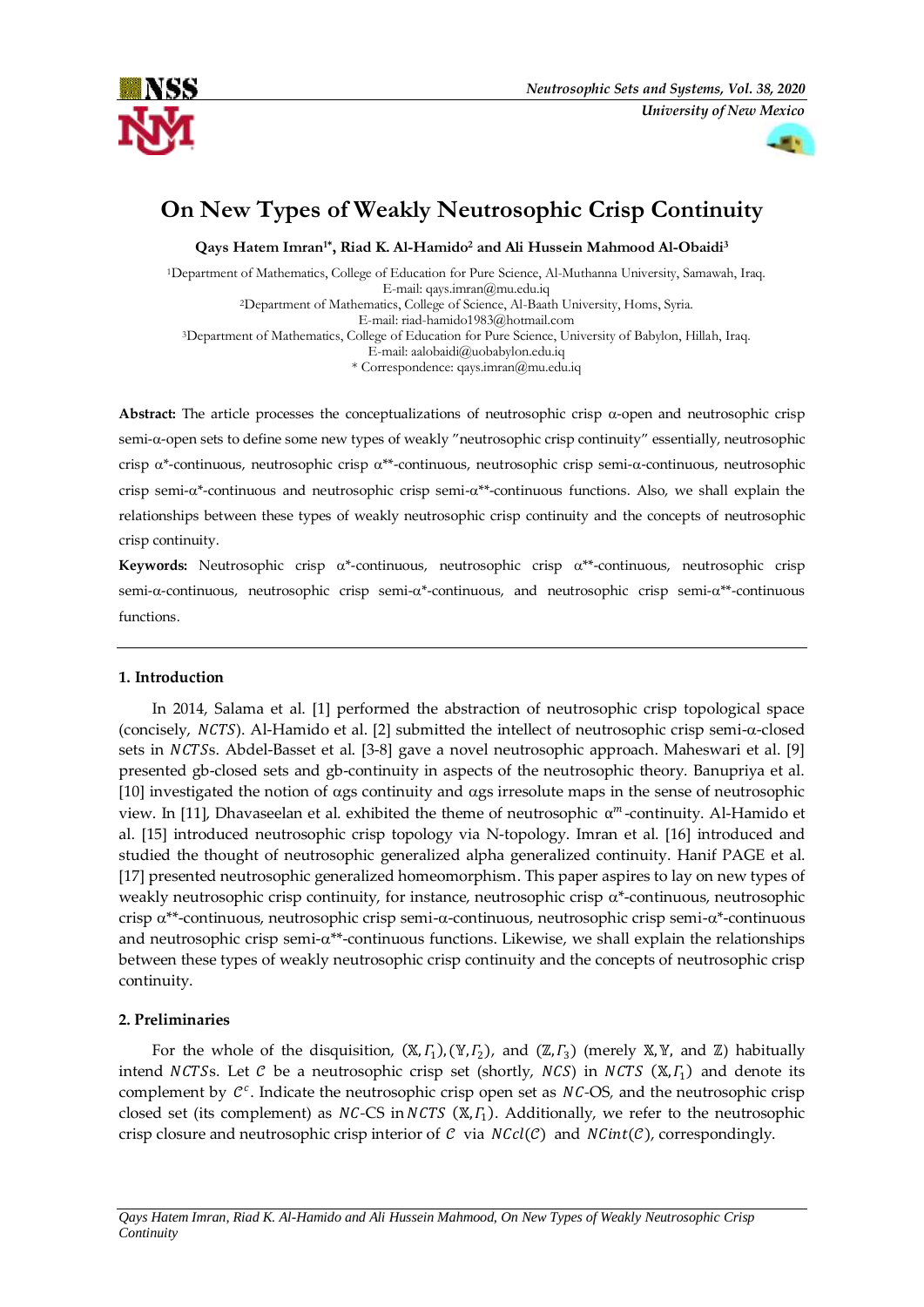**Definition 2.1 [1]:** Assume that nonempty particular understudy space X has mutually disjoint subsets  $C_1, C_2$  and  $C_3$ . A *NCS C* with form  $C = (C_1, C_2, C_3)$  is called an object.

# **Definition 2.2:** For any  $NCS$   $C$  in  $NCTS$   $(X, \Gamma_1)$ , we have

(i) if  $C \subseteq NCint(NCic(nC)))$ , then it is called a neutrosophic crisp  $\alpha$ -open set and symbolize by  $NC\alpha$ -OS. Furthermore, its complement is named neutrosophic crisp  $\alpha$ -closed set and signified by  $N\text{Ca-CS}$ . Likewise, we reveal the collection consisting of all  $N\text{Ca-OSs}$  in X with  $N\text{CaO(X)}$ . [12] (ii) if  $C \subseteq NCcl(NCint(NCint(C)))$ , then it is said to be a neutrosophic crisp semi- $\alpha$ -open set and indicated via  $NCS \alpha$ -OS. Moreover, its complement is known as a neutrosophic crisp semi- $\alpha$ -closed set and referred with  $NCS\alpha$ -CS. Besides, we mentioned the collection of all  $NCS\alpha$ -OSs in  $X$  through  $NCS\alpha O(X)$ . [2]

**Proposition 2.3 [12]:** For any NCS C in NCTS ( $X, \Gamma_1$ ), then  $C \in NCaO(X)$  iff we have at least a NC-OS D satisfying  $D \subseteq C \subseteq NCint(NCcl(D)).$ 

**Proposition 2.4 [14]:** Every  $NC$ -OS is a  $NC\alpha$ -OS, but the opposite is not valid in general.

**Proposition 2.5 [2]:** In a  $NCTS$   $(X, \Gamma_1)$ , the next assertions stand, but not vice versa: (i) All  $NC$ -OSs are  $NCS\alpha$ -OSs. (ii) All  $NC\alpha$ -OSs are  $NCS\alpha$ -OSs.

**Definition 2.6 [1]:** Let  $\eta: (\mathbb{X}, \Gamma_1) \to (\mathbb{Y}, \Gamma_2)$  be a function, we called it a neutrosophic crisp continuous and denoted by NC-continuous iff for all NC-OSs  $\mathcal D$  from  $\mathbb Y$ , then its inverse image  $\eta^{-1}(\mathcal D)$  is a *NC*-OS from **X**.

**Theorem 2.7 [1]:** A function  $) \rightarrow (\mathbb{Y}, I_2)$  is *NC* -continuous iff  $\eta^{-1}(NCint(\mathcal{D})) \subseteq NCint(\eta^{-1}(\mathcal{D}))$  for every  $\mathcal{D} \subseteq \mathbb{Y}$ .

**Definition 2.8 [1]:** Let  $\eta: (\mathbb{X}, \Gamma_1) \to (\mathbb{Y}, \Gamma_2)$  be a function, we named it a neutrosophic crisp open and indicated via NC-open iff for all NC-OSs  $\mathcal C$  from X, then its image  $\eta(\mathcal C)$  is a NC-OS from Y.

**Definition 2.9 [13]:** Let  $\eta: (\mathbb{X}, \Gamma_1) \to (\mathbb{Y}, \Gamma_2)$  be a function, we said it a neutrosophic crisp  $\alpha$ -continuous and referred through  $NC\alpha$ -continuous iff for all  $NC$ -OSs  $\mathcal D$  from Y, then its inverse image  $\eta^{-1}(\mathcal{D})$  is a  $\mathit{NC}\alpha\text{-}\mathrm{OS}$  from  $\mathbb X$ .

**Proposition 2.10 [14]:** Every NC-continuous function is a  $N C \alpha$ -continuous, but the opposite is not valid in general.

### **3. Weakly Neutrosophic Crisp Continuity Functions**

**Definition 3.1:** Let  $\eta: (\mathbb{X}, \Gamma_1) \longrightarrow (\mathbb{Y}, \Gamma_2)$  be a function, we call it as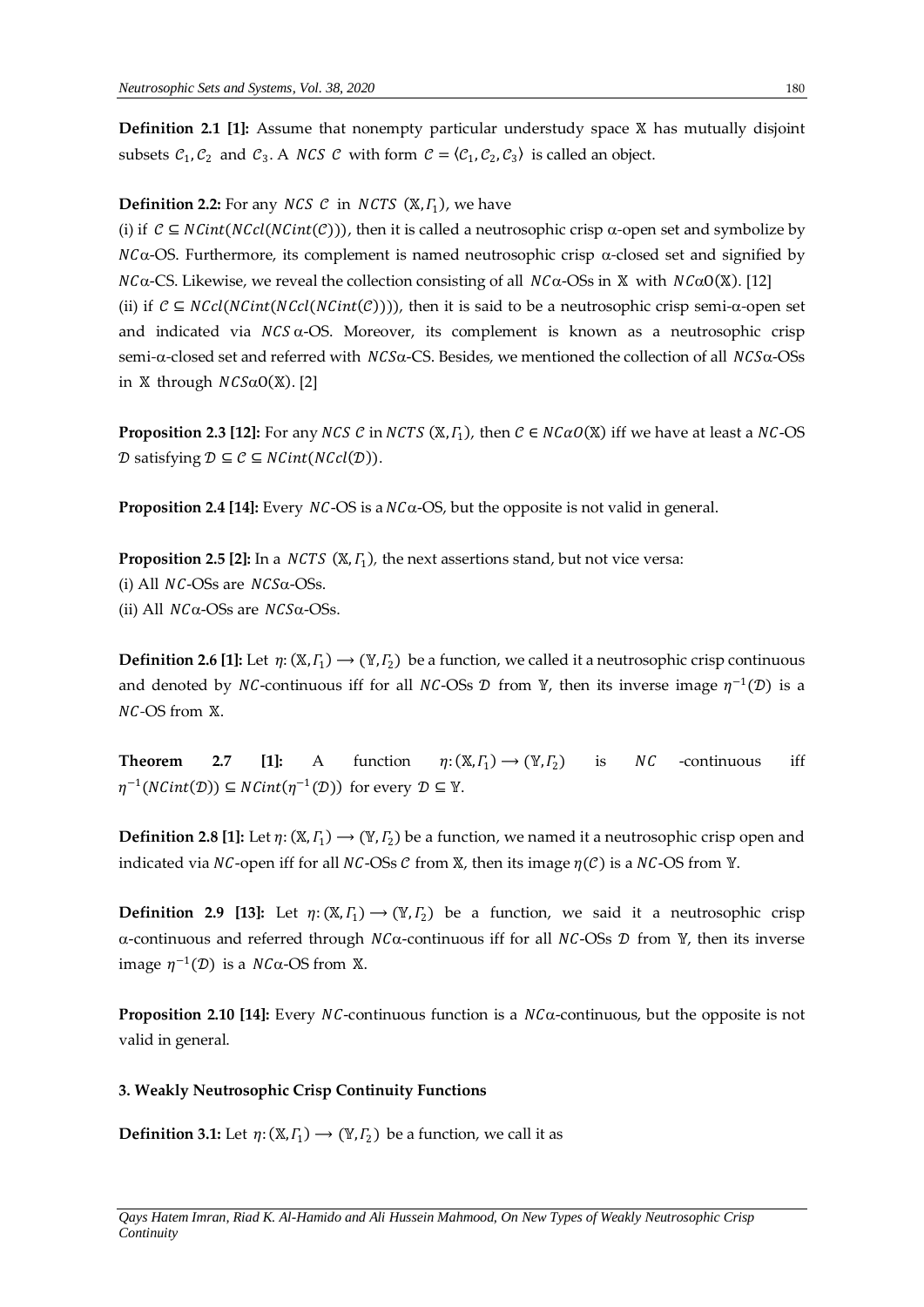(i) a neutrosophic crisp  $\alpha^*$ -continuous and denoted by  $NC\alpha^*$ -continuous iff for all  $NC\alpha$ -OSs  $\mathcal D$  from <sup>γ</sup>, then its inverse image  $η^{-1}(D)$  is a  $NCa\text{-OS}$  from  $\mathbb X$ .

(ii) a neutrosophic crisp  $\alpha^{**}$ -continuous and indicated via  $NC\alpha^{**}$ -continuous iff for all  $NC\alpha$ -OS  $\mathcal D$ from Y, then its inverse image  $\eta^{-1}(\mathcal{D})$  is a *NC*-OS from X.

## **Definition 3.2:** Let  $\eta$ :  $(\mathbb{X}, \Gamma_1) \rightarrow (\mathbb{Y}, \Gamma_2)$  be a function, we named it as

(i) a neutrosophic crisp semi- $\alpha$ -continuous and referred through  $NCS\alpha$ -continuous iff for all *NC*-OSs  $D$  from  $V$ , then its inverse image  $\eta^{-1}(D)$  is a *NCS* $\alpha$ -OS from  $X$ .

(ii) a neutrosophic crisp semi- $\alpha^*$ -continuous and symbolize by  $NCS\alpha^*$ -continuous iff for all *NCS*α-OSs *D* from Y, then its inverse image  $η^{-1}(D)$  is a *NCS*α-OS from X.

(iii) a neutrosophic crisp semi- $\alpha^{**}$ -continuous and signified via  $NCS\alpha^{**}$ -continuous iff for all  $NCS\alpha$ -OSs  $\mathcal D$  from Y, then its inverse image  $\eta^{-1}(\mathcal D)$  is a  $NC$ -OS from X.

**Theorem 3.3:** Let  $\eta: (\mathbb{X}, \Gamma_1) \to (\mathbb{Y}, \Gamma_2)$  be a function, then the next declarations are same:

(i)  $\eta$  is a  $NCS\alpha$ -continuous.

(ii) its inverse image of each  $NC$ -CS from Y is  $NC$ -CS from X.

(iii)  $\eta(NCint(NCcl(NCicl(C)))) \subseteq NCcl(\eta(C))$ , for each  $C \in \mathbb{X}$ .

(iv)  $NCint(NCcl(NCcl(\eta^{-1}(D)))) \subseteq \eta^{-1}(NCcl(\mathcal{D})),$  for each  $\mathcal{D} \in \mathbb{Y}$ .

## **Proof:**

[(i) ⇒ (ii)] Suppose *D* is a *NC*-CS from *Y*. This implies that *D<sup>c</sup>* stands a *NC*-OS. Hence  $η^{-1}(D^c)$ is a NCS $\alpha$ -OS from X. In other words,  $(\eta^{-1}(\mathcal{D}))^c$  stands a NCS $\alpha$ -OS from X. Thus  $\eta^{-1}(\mathcal{D})$  is a  $NCS\alpha$ -CS in  $X$ .

[(ii)  $\Rightarrow$  (iii)] Let *C* ∈ X, then *NCcl*(*η*(*C*)) stays a *NC*-CS from Y. Hence *η*<sup>-1</sup>(*NCcl*(*η*(*C*))) is  $NCS\alpha{\text -CS}}$  in  $\mathbb X$ . Thus we have  $\eta^{-1}(NCcl(\eta(\mathcal C)))\supseteq NCint(NCcl(\eta Ccl(\eta^{-1}(NCcl(\eta(\mathcal C))))))\supseteq$  $NCint(NCcl(NCint(NCcl(C))))$ .

Or  $NCcl(\eta(\mathcal{C})) \supseteq \eta(NCint(NCcl(NCint(NCcl(\mathcal{C}))))$ .

 $[(iii) \Rightarrow (iv)]$  Since  $\mathcal{D} \in \mathbb{Y}, \eta^{-1}(\mathcal{D}) \in \mathbb{X}.$  So, we have by our hypothesis the corresponding notation  $NCint(NCcl(NCint(NCcl(\eta^{-1}(D)))) \subseteq NCcl(\eta(\eta^{-1}(D))) \subseteq NCcl(\mathcal{D})$ , and that leads us to this fact  $NCint(NCcl(NCint(NCcl(\eta^{-1}(D)))) \subseteq \eta^{-1}(NCcl(\mathcal{D})).$ 

 $[(iv) \Rightarrow (i)]$  Let  $D$  be a *NC* -OS of  $Y$ . Let  $C = D^c$  and  $D = \eta^{-1}(C)$  by (iii) we have  $NCint(NCcl(NCint(NCcl(\eta^{-1}(C)))) \subseteq NCcl(\mathcal{C}) = \mathcal{C}.$ 

That is  $NCint(NCcl(NCint(NCcl(\eta^{-1}(\mathcal{D}^c)))) \subseteq \eta^{-1}(\mathcal{D}^c)$ . Or  $NCint(NCcl(NCint(NCcl(\eta^{-1}(\mathcal{D})))) \supseteq$  $\eta^{-1}(\mathcal{D})$ . Hence  $\eta^{-1}(\mathcal{D})$  is a *NCS*α-OS in X and thus  $\eta$  be there a *NCS*α-continuous. ■

### **Proposition 3.4:**

(i) all  $NC$ -continuous functions are  $NCS\alpha$ -continuous, but the opposite is not valid in general.

(ii) all  $NCA$ -continuous functions are  $NCS\alpha$ -continuous, but the opposite is not exact in general. **Proof:** 

(i) Suppose  $\eta: (\mathbb{X}, \Gamma_1) \to (\mathbb{Y}, \Gamma_2)$  is a NC-continuous function, and D be a NC-OS from Y. Next  $η^{-1}(D)$  remains a NC-OS from X. Since any NC-OS is a NCSα-OS,  $η^{-1}(D)$  stays a NCSα-OS from  $X$ . Thus  $\eta$  exists a  $NCS\alpha$ -continuous function.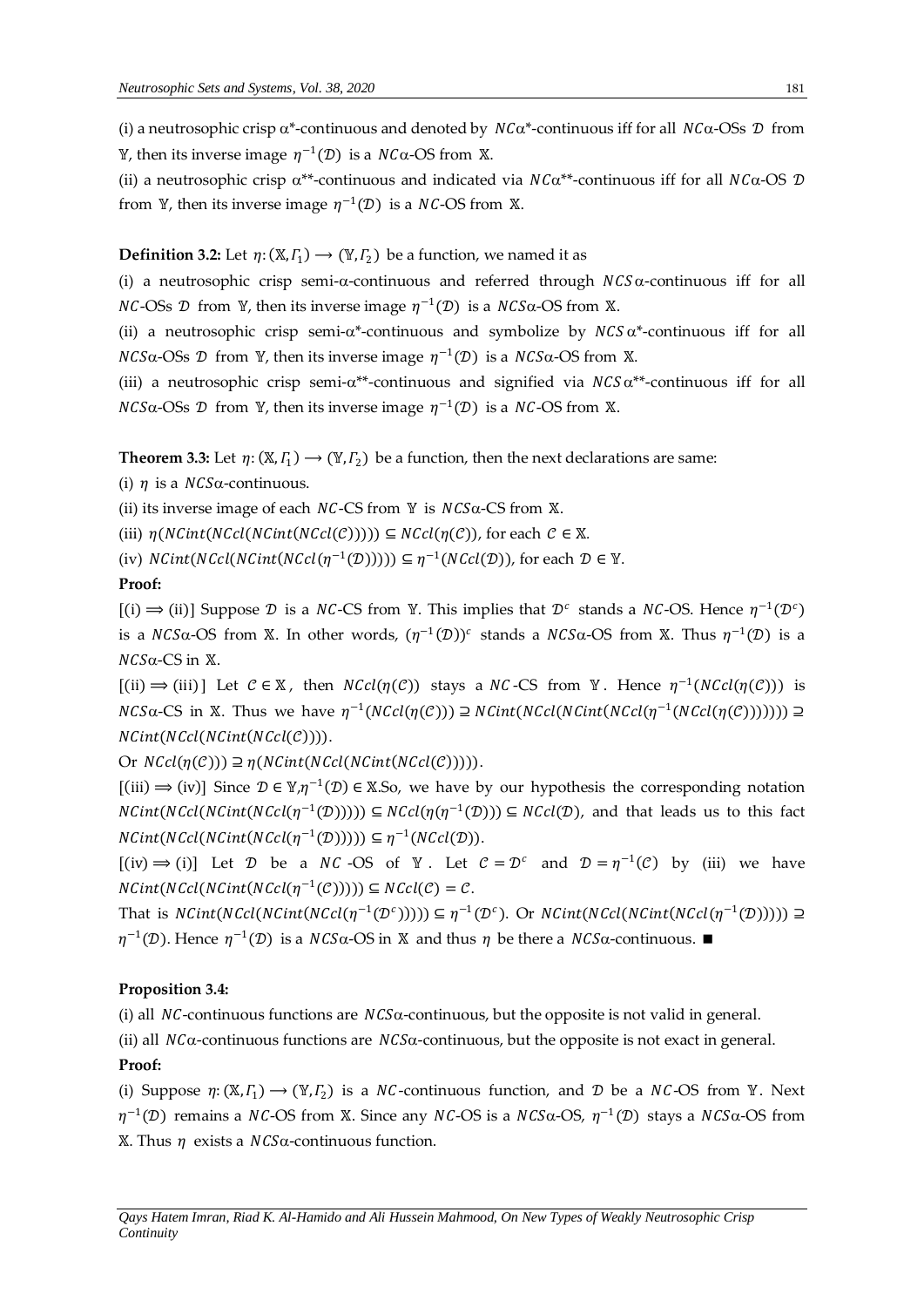(ii) Let  $\eta: (X, \Gamma_1) \to (Y, \Gamma_2)$  be a  $NC\alpha$ -continuous function and  $D$  be a  $NC$ -OS from Y. Subsequently  $\eta^{-1}$ (D) happens a NCα-OS from X. Since any NCα-OS is NCSα-OS,  $\eta^{-1}$ (D) stays a NCSα-OS from  $X$ . Thus *η* is a *NCS*α-continuous function. ■

**Example 3.5:** Suppose  $X = \{p, q, r, s\}$  and  $Y = \{u, v, w\}$ . Then  $\Gamma_1 = \{\phi_N, X_N\} \cup \{\langle \{p\}, \phi, \phi \rangle\}$  and  $T_2 = {\phi_N, \mathbb{Y}_N} \cup {\{\langle \{u\}, \phi, \phi \rangle\}}$  be neutrosophic crisp topologies (shortly, NCTs) on X and Y, correspondingly. Define the function  $\eta: (\mathbb{X}, F_1) \to (\mathbb{Y}, F_2)$  via  $\eta(\langle \{p\}, \phi, \phi \rangle) = \eta(\langle \{q\}, \phi, \phi \rangle) =$  $\langle \{u\}, \phi, \phi \rangle$ ,  $\eta(\langle \{r\}, \phi, \phi \rangle) = \langle \{v\}, \phi, \phi \rangle$ ,  $\eta(\langle \{s\}, \phi, \phi \rangle) = \langle \{w\}, \phi, \phi \rangle$ . Then  $\eta$  is a NC  $\alpha$ -continuous function but not *NC*-continuous since  $\langle \{u\}, \phi, \phi \rangle$  is *NC*-OS but  $\eta^{-1}(\langle \{u\}, \phi, \phi \rangle) = \langle \{p, q\}, \phi, \phi \rangle$ which is not NC-OS in X. Also,  $\eta$  is a NCS $\alpha$ -continuous function but not NC-continuous, since  $\langle \{u\}, \phi, \phi \rangle$  is NC-OS in Y but  $\eta^{-1}(\langle \{u\}, \phi, \phi \rangle) = \langle \{p, q\}, \phi, \phi \rangle$  is not NC-OS from X.

**Example 3.6:** Suppose  $\mathbb{X} = \{p, q, r\}$ . Then  $\Gamma = \{\phi_N, \mathbb{X}_N\} \cup \{\langle \{p\}, \phi, \phi \rangle, \langle \{q\}, \phi, \phi \rangle, \langle \{p, q\}, \phi, \phi \rangle\}$  be a  $NCT$  on  $X$ .

Define the function  $\eta: (\mathbb{X}, \Gamma) \to (\mathbb{X}, \Gamma)$  by  $\eta(\langle \{p\}, \phi, \phi \rangle) = \langle \{p\}, \phi, \phi \rangle, \eta(\langle \{q\}, \phi, \phi \rangle) = \eta(\langle \{r\}, \phi, \phi \rangle) =$  $\langle \{q\}, \phi, \phi \rangle$ . It is easily seen that  $\eta$  is a  $NCS\alpha$ -continuous function but not  $NC\alpha$ -continuous, since  $\langle \{q\}, \phi, \phi \rangle$  is NC-OS in X but  $\eta^{-1}(\langle \{q\}, \phi, \phi \rangle) = \langle \{q, r\}, \phi, \phi \rangle$  is not NC $\alpha$ -OS in X.

**Remark 3.7:** The concepts of  $NC$ -continuity and  $NC\alpha^*$ -continuity are independent, for examples.

### **Example 3.8:** Suppose  $X = \{p, q, r, s\}$  and  $Y = \{u, v, w\}$ . Then

 $\Gamma_1 = {\phi_N, \mathbb{X}_N} \cup {\{\{p\}, \phi, \phi\}, \{\{q, r\}, \phi, \phi\}, \{\{p, q, r\}, \phi, \phi\}\}$  and  $\Gamma_2 = {\phi_N, \mathbb{Y}_N} \cup {\{\{u\}, \phi, \phi\}}$  be NCTs on X and Y, correspondingly. Define the function  $\eta: (X, \Gamma_1) \to (Y, \Gamma_2)$  via  $\eta(\langle \{p\}, \phi, \phi \rangle) = \langle \{u\}, \phi, \phi \rangle$  $\eta(\langle \{q\}, \phi, \phi \rangle) = \langle \{v\}, \phi, \phi \rangle$ ,  $\eta(\langle \{r\}, \phi, \phi \rangle) = \eta(\langle \{s\}, \phi, \phi \rangle) = \langle \{w\}, \phi, \phi \rangle$ . Then  $\eta$  is a NC-continuous function but not  $NC\alpha^*$ -continuous, since  $\langle \{u, v\}, \phi, \phi \rangle$  is  $NC\alpha$ -OS in Y but  $\eta^{-1}(\langle \{u, v\}, \phi, \phi \rangle)$  =  $\langle \{p, q\}, \phi, \phi \rangle$  is not  $NC\alpha$ -OS in X.

**Example 3.9:** Assume  $X = \{p, q, r, s\}$  and  $Y = \{u, v, w\}$ . Then  $\Gamma_1 = \{\phi_N, X_N\} \cup \{\langle \{p\}, \phi, \phi \rangle\}$  and  $I_2 = \{\phi_N, \mathbb{Y}_N\} \cup \{\langle \{u\}, \phi, \phi \rangle\}$  be NCTs on X and Y, correspondingly. Define the function  $\eta: (\mathbb{X}, I_1) \to$  $(\mathbb{Y}, \Gamma_2)$  via  $\eta(\langle \{p\}, \phi, \phi \rangle) = \eta(\langle \{q\}, \phi, \phi \rangle) = \langle \{u\}, \phi, \phi \rangle, \quad \eta(\langle \{r\}, \phi, \phi \rangle) = \langle \{v\}, \phi, \phi \rangle, \eta(\langle \{s\}, \phi, \phi \rangle) =$  $\langle \{w\}, \phi, \phi \rangle$ . Then  $\eta$  is a NC  $\alpha^*$ -continuous function but not NC-continuous, since  $\langle \{u\}, \phi, \phi \rangle$  is  $NC\text{-}OS$  in  $\mathbb{Y}$ , but  $\eta^{-1}(\langle \{u\}, \phi, \phi \rangle) = \langle \{p, q\}, \phi, \phi \rangle$  is not  $NC\text{-}OS$  in  $\mathbb{X}$ .

## **Theorem 3.10:**

(i) If a function  $\eta: (\mathbb{X}, \Gamma_1) \to (\mathbb{Y}, \Gamma_2)$  is NC-open, NC-continuous, and bijective, then  $\eta$  is a  $NC\alpha^*$ -continuous.

(ii) A function  $\eta: (\mathbb{X}, F_1) \to (\mathbb{Y}, F_2)$  is  $NC\alpha^*$ -continuous iff  $\eta: (\mathbb{X}, NC\alpha O(\mathbb{X})) \to (\mathbb{Y}, NC\alpha O(\mathbb{Y}))$  is a NC-continuous.

### **Proof:**

(i) Let  $\mathcal{D} \in NC\alpha O(\mathbb{Y})$ , to prove that  $\eta^{-1}(\mathcal{D}) \in NC\alpha O(\mathbb{X})$ , i.e.,  $\eta^{-1}(\mathcal{D}) \subseteq NCint(NCint(\eta^{-1}(\mathcal{D})))$ . Let  $r \in \eta^{-1}(\mathcal{D}) \Rightarrow \eta(r) \in \mathcal{D}$ . Hence  $\eta(r) \in \text{NCint}(\text{NCil}(\text{NCint}(\mathcal{D})))$  (since  $\mathcal{D} \in \text{NC}\alpha O(\mathbb{Y})$ ). Therefore, at least *NC*-OS *H* from Y where  $\eta(r) \in H \subseteq NCcl(NCint(\mathcal{D}))$ . Then  $r \in \eta^{-1}(\mathcal{H}) \subseteq$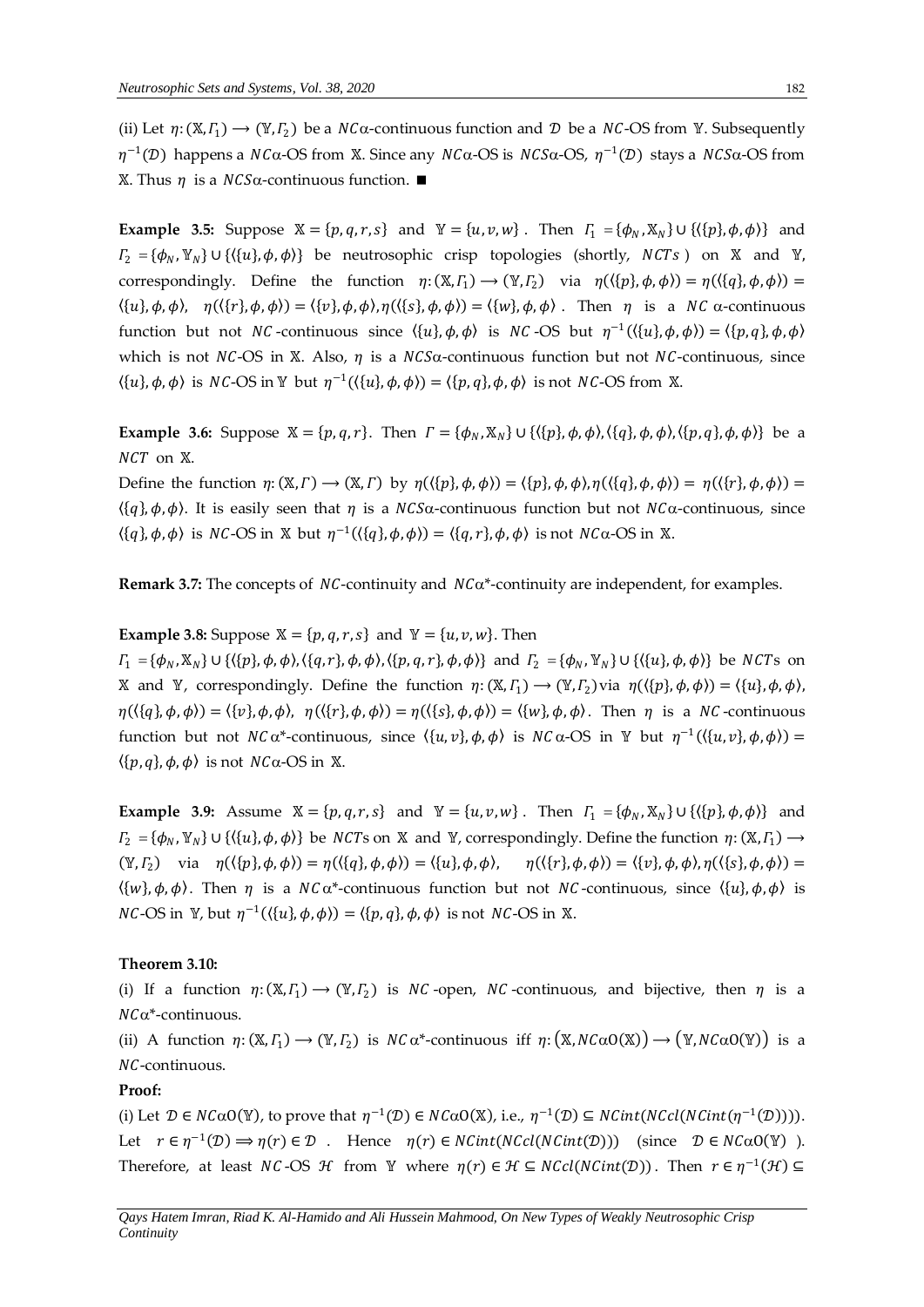$\eta^{-1}(NCcl(NCint(\mathcal{D})))$  , but  $\eta^{-1}(NCcl(NCint(\mathcal{D}))) \subseteq NCcl(\eta^{-1}(NCint(\mathcal{D})))$  (since  $\eta^{-1}$  is a *NC* -continuous, which is equivalent to  $\eta$  is a *NC* -open and bijective). Then  $r \in \eta^{-1}(\mathcal{H}) \subseteq$  $NCcl(\eta^{-1}(NCint(\mathcal{D})))$ . Hence  $r \in \eta^{-1}(\mathcal{H}) \subseteq NCcl(\eta^{-1}(NCint(\mathcal{D}))) \subseteq NCcl(NCint(\eta^{-1}(\mathcal{D})))$  (since  $\eta$ is a NC-continuous). Hence  $r \in \eta^{-1}(\mathcal{H}) \subseteq NCcl(NCint(\eta^{-1}(\mathcal{D})))$ , but  $\eta^{-1}(\mathcal{H})$  remains a NC-OS from X (because  $\eta$  be present a *NC*-continuous). Therefore,  $r \in NCint(NCcl(NCint(\eta^{-1}(D))))$ . Hence  $\eta^{-1}(\mathcal{D}) \subseteq \text{NCint}(\text{NCcl}(\text{NCint}(\eta^{-1}(\mathcal{D})))) \Rightarrow \eta^{-1}(\mathcal{D}) \in \text{NC}\alpha 0(\mathbb{X}) \Rightarrow \eta$  is a  $\text{NC}\alpha^*$ -continuous. (ii) The proof of (ii) is easily.  $\blacksquare$ 

**Theorem 3.11:** A function  $\eta: (\mathbb{X}, \Gamma_1) \to (\mathbb{Y}, \Gamma_2)$  is a  $NCS \alpha^*$ -continuous iff  $\eta: (\mathbb{X}, NCS\alpha O(\mathbb{X})) \to$  $(\mathbb{Y}, NCS\alpha O(\mathbb{Y}))$  is a *NC*-continuous. **Proof:** Obvious.

Remark 3.12: The concepts of NC-continuity and NCS $\alpha^*$ -continuity are independent, for examples.

## **Example 3.13:** Suppose  $X = \{p, q, r, s\}$  and  $Y = \{u, v, w\}$ .

Then  $\Gamma_1 = {\phi_N, \mathbb{X}_N} \cup {\{\{p\}, \phi, \phi\}, \{\{q, r\}, \phi, \phi\}, \{\{p, q, r\}, \phi, \phi\}\}$  and  $\Gamma_2 = {\phi_N, \mathbb{Y}_N} \cup {\{\{u\}, \phi, \phi\}}$  be *NCTs* on X and Y, correspondingly. Define the function  $\eta: (X, \Gamma_1) \to (Y, \Gamma_2)$  via  $\eta(\langle \{p\}, \phi, \phi \rangle) =$  $\langle \{u\}, \phi, \phi \rangle$ ,  $\eta(\langle \{q\}, \phi, \phi \rangle) = \langle \{v\}, \phi, \phi \rangle$ ,  $\eta(\langle \{r\}, \phi, \phi \rangle) = \eta(\langle \{s\}, \phi, \phi \rangle) = \langle \{w\}, \phi, \phi \rangle$ . It is easily seen that  $\eta$ is a NC-continuous function but not  $NCS\alpha^*$ -continuous, since  $\langle \{u, v\}, \phi, \phi \rangle$  is  $NCS\alpha$ -OS in Y but  $\eta^{-1}(\langle \{u, v\}, \phi, \phi \rangle) = \langle \{p, q\}, \phi, \phi \rangle$  is not  $NCS\alpha$ -OS in X.

**Example 3.14:** Assume  $\mathbb{X} = \{p, q, r, s\}$  and  $\mathbb{Y} = \{u, v, w\}$ . Then  $\Gamma_1 = \{\phi_N, \mathbb{X}_N\} \cup \{\langle \{p\}, \phi, \phi \rangle\}$  and  $\Gamma_2 = {\phi_N, \mathbb{Y}_N}$   $\cup$   $\{\langle \{u\}, \phi, \phi \rangle\}$  be *NCTs* on  $\mathbb{X}$  and  $\mathbb{Y}$ , correspondingly.

Define the function  $\eta: (\mathbb{X}, \Gamma_1) \longrightarrow (\mathbb{Y}, \Gamma_2)$ via  $\eta(\langle \{p\}, \phi, \phi \rangle) = \eta(\langle \{q\}, \phi, \phi \rangle) = \langle \{u\}, \phi, \phi \rangle,$  $\eta(\langle \{r\}, \phi, \phi \rangle) = \langle \{v\}, \phi, \phi \rangle, \eta(\langle \{s\}, \phi, \phi \rangle) = \langle \{w\}, \phi, \phi \rangle$ . Then  $\eta$  is a  $NCS\alpha^*$ -continuous function but not *NC*-continuous, since  $\langle \{u\}, \phi, \phi \rangle$  is *NC*-OS in Y, but  $\eta^{-1}(\langle \{u\}, \phi, \phi \rangle) = \langle \{p, q\}, \phi, \phi \rangle$  is not *NC*-OS in Ж.

**Proposition 3.15:** Every  $NC\alpha^*$ -continuous function is a  $NC\alpha$ -continuous and  $NCS\alpha$ -continuous; however, the reverse generally is not valid.

**Proof:** Assume  $\eta: (\mathbb{X}, \Gamma_1) \to (\mathbb{Y}, \Gamma_2)$  is a  $NC\alpha^*$ -continuous function and let  $D$  be any  $NC$ -OS from  $\mathbb{Y}$ . Then we have  $\mathcal D$  as a  $NC\alpha$ -OS from Y [from proposition 2.4]. Since  $\eta$  is a  $NC\alpha^*$ -continuous, then  $\eta^{-1}(D)$  considers a NC  $\alpha$ -OS from X. Thus,  $\eta$  stands a NC  $\alpha$ -continuous. Also,  $\eta$  is a  $NCS\alpha$ -continuous.

# **Example 3.16:** Let  $X = \{p, q, r, s\}$ .

Then  $\Gamma = {\phi_N, \mathbb{X}_N} \cup {\{\{p\}, \phi, \phi\}, \{\{q\}, \phi, \phi\}, \{\{p,q\}, \phi, \phi\}, \{\{p,q,r\}, \phi, \phi\}\}\}$  be a *NCT* on X. Define the function  $\eta: (\mathbb{X}, \Gamma) \to (\mathbb{X}, \Gamma)$  by  $\eta(\langle \{p\}, \phi, \phi \rangle) = \langle \{p\}, \phi, \phi \rangle, \eta(\langle \{q\}, \phi, \phi \rangle) = \eta(\langle \{r\}, \phi, \phi \rangle) = \langle \{s\}, \phi, \phi \rangle$ ,  $\eta(\{\{s\},\phi,\phi\}) = \{\{r\},\phi,\phi\}$ . It is easily seen that  $\eta$  is a NC  $\alpha$ -continuous function but not  $NC\alpha^*$ -continuous, since  $\langle \{p,q,r\},\phi,\phi\rangle$  is  $NC\alpha$ -OS in X, but  $\eta^{-1}(\langle \{p,q,r\},\phi,\phi\rangle) = \langle \{p,s\},\phi,\phi\rangle$  is not  $NC\alpha$ -OS in X.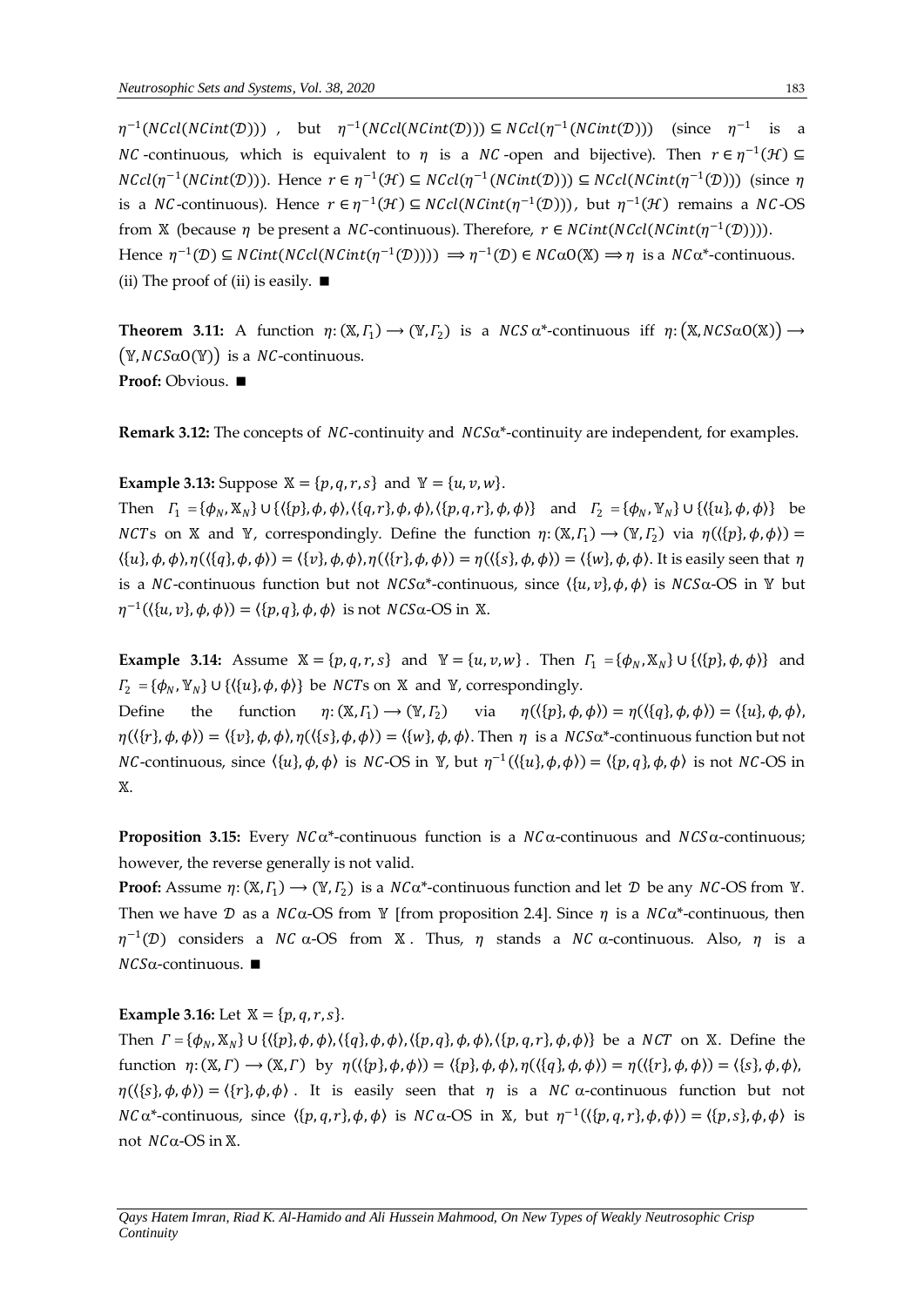**Example 3.17:** Let  $X = \{p, q, r\}$ . Then  $\Gamma = \{\phi_N, X_N\} \cup \{\langle \{p\}, \phi, \phi \rangle, \langle \{q\}, \phi, \phi \rangle, \langle \{p, q\}, \phi, \phi \rangle\}$  be a *NCT* on X. Define a function  $\eta: (\mathbb{X}, \Gamma) \to (\mathbb{X}, \Gamma)$  by  $\eta(\{\{p\}, \phi, \phi\}) = \{\{p\}, \phi, \phi\}, \eta(\{\{q\}, \phi, \phi\}) = \eta(\{\{r\}, \phi, \phi\}) =$  $\langle \{q\}, \phi, \phi \rangle$ . It is easily seen that  $\eta$  is a  $NCS\alpha$ -continuous function but not  $NC\alpha^*$ -continuous, since  $\langle \{q\}, \phi, \phi \rangle$  is  $NC\alpha$ -OS in X, but  $\eta^{-1}(\langle \{q\}, \phi, \phi \rangle) = \langle \{q, r\}, \phi, \phi \rangle$  is not  $NC\alpha$ -OS in X.

**Definition 3.18:** A function  $\eta: (\mathbb{X}, \Gamma_1) \to (\mathbb{Y}, \Gamma_2)$  is called M-function iff  $\eta^{-1}(NCint(NCcl(\mathcal{D}))) \subseteq$  $NCint(NCcl(\eta^{-1}(D)))$ , for every  $NC\alpha$ -OS  $\mathcal D$  from Y.

**Theorem 3.19:** If  $\eta: (\mathbb{X}, \Gamma_1) \to (\mathbb{Y}, \Gamma_2)$  is a NCa-continuous function and M-function, then  $\eta$  is a  $NC\alpha^*$ -continuous.

**Proof:** Let  $C$  be any  $NC\alpha$ -OS of  $Y$ , then we have at least a  $NC$ -OS  $D$  from  $Y$  where  $D \subseteq C \subseteq$  $NCint(NCcl(\mathcal{D}))$ . Since  $\eta$  is  $\mathcal M$ -function, we have  $\eta^{-1}(\mathcal{D}) \subseteq \eta^{-1}(\mathcal{C}) \subseteq \eta^{-1}(NCint(NCcl(\mathcal{D}))) \subseteq$  $NCint(NCcl(\eta^{-1}(D)))$ . By proposition 2.3, we have  $\eta^{-1}(C)$  is a NC  $\alpha$ -OS. Hence,  $\eta$  is a  $NC\alpha^*$ -continuous.

**Remark 3.20:** The concepts of  $NC\alpha^*$ -continuity and  $NCS\alpha^*$ -continuity are independent as the following examples show.

**Example 3.21:** Assume  $X = \{p, q, r, s\}$  and  $Y = \{u, v, w\}$ .

Then  $\Gamma_1 = {\phi_N, \mathbb{X}_N} \cup {\{\{p\}, \phi, \phi\}, \{\{q\}, \phi, \phi\}, \{\{p,q\}, \phi, \phi\}, \{\{p,q,r\}, \phi, \phi\}\}$  and  $\Gamma_2 = {\phi_N, \mathbb{Y}_N}$  $\Gamma_2 = {\phi_N, \mathbb{Y}_N}$  ∪  $\{\langle \{u\}, \phi, \phi \rangle, \langle \{v\}, \phi, \phi \rangle, \langle \{u, v\}, \phi, \phi \rangle\}$  be NCTs on X and Y, correspondingly. Define the function  $\eta: (\mathbb{X}, \Gamma_1) \to (\mathbb{Y}, \Gamma_2)$  via  $\eta(\langle \{p\}, \phi, \phi \rangle) = \eta(\langle \{s\}, \phi, \phi \rangle) = \langle \{v\}, \phi, \phi \rangle, \eta(\langle \{r\}, \phi, \phi \rangle) = \langle \{w\}, \phi, \phi \rangle$  and  $\eta(\{\{q\}, \phi, \phi\}) = \{\{u\}, \phi, \phi\}$ . It is easily seen that  $\eta$  is a  $NCS \alpha^*$ -continuous function but not *NC*  $\alpha^*$ -continuous, since  $\langle \{v\}, \phi, \phi \rangle$  is *NC*  $\alpha$ -OS in  $\mathbb{Y}$  but  $\eta^{-1}(\langle \{v\}, \phi, \phi \rangle) = \langle \{p, s\}, \phi, \phi \rangle$  is not  $NC\alpha$ -OS in X.

# **Example 3.22:** Suppose  $X = \{p, q, r, s\}.$

Then  $\Gamma = {\phi_N, \mathbb{X}_N} \cup {\{\{p\}, \phi, \phi\}, \{\{q\}, \phi, \phi\}, \{\{p,q\}, \phi, \phi\}, \{\{p,q,r\}, \phi, \phi\}\}\}$  be a *NCT* on X. Define the function  $\eta: (\mathbb{X}, \Gamma) \to (\mathbb{X}, \Gamma)$  via  $\eta(\langle \{p\}, \phi, \phi \rangle) = \eta(\langle \{q\}, \phi, \phi \rangle) = \langle \{q\}, \phi, \phi \rangle$ ,  $\eta(\langle \{r\}, \phi, \phi \rangle) =$  $(\{s\}, \phi, \phi), \eta(\{\{s\}, \phi, \phi\}) = (\{r\}, \phi, \phi)$ . It is easily seen that  $\eta$  is a  $NC\alpha^*$ -continuous function but not  $NCS\alpha^*$ -continuous, since  $\langle \{p, r\}, \phi, \phi \rangle$  is  $NCS\alpha$ -OS in X, but  $\eta^{-1}(\langle \{p, r\}, \phi, \phi \rangle) = \langle \{s\}, \phi, \phi \rangle$  is not  $NCS\alpha$ -OS in  $X$ .

**Theorem 3.23:** If a function  $\eta: (\mathbb{X}, \Gamma_1) \to (\mathbb{Y}, \Gamma_2)$  is  $NC\alpha^*$ -continuous, NC-open and bijective, then it is  $NCS\alpha^*$ -continuous.

**Proof:** Let  $\eta: (\mathbb{X}, \Gamma_1) \to (\mathbb{Y}, \Gamma_2)$  be a  $NC\alpha^*$ -continuous,  $NC$ -open and bijective. Let  $\mathcal D$  be a  $NCS\alpha$ -OS in Y. Then we have at least a  $NC \alpha$ -OS say  $\mathcal P$  where  $\mathcal P \subseteq \mathcal D \subseteq NCcl(\mathcal P)$ . Therefore  $\eta^{-1}(\mathcal P) \subseteq$  $η^{-1}(D) ⊆ η^{-1}(NCcl(P)) ⊆ NCcl(η^{-1}(P))$  (since η is a NC-open), but  $η^{-1}(P) ∈ NCαO(X)$  (since η is a NC  $\alpha^*$ -continuous). Hence  $\eta^{-1}(\mathcal{P}) \subseteq \eta^{-1}(\mathcal{D}) \subseteq N}(\eta^{-1}(\mathcal{P}))$ . Thus,  $\eta^{-1}(\mathcal{D}) \in NCS\alpha O(\mathbb{X})$ . Therefore,  $\eta$  is a  $NCS\alpha^*$ -continuous.  $\blacksquare$ 

**Remark 3.24:** Let  $\eta_1: (\mathbb{X}, \Gamma_1) \to (\mathbb{Y}, \Gamma_2)$  and  $\eta_2: (\mathbb{Y}, \Gamma_2) \to (\mathbb{Z}, \Gamma_3)$  be two functions, then: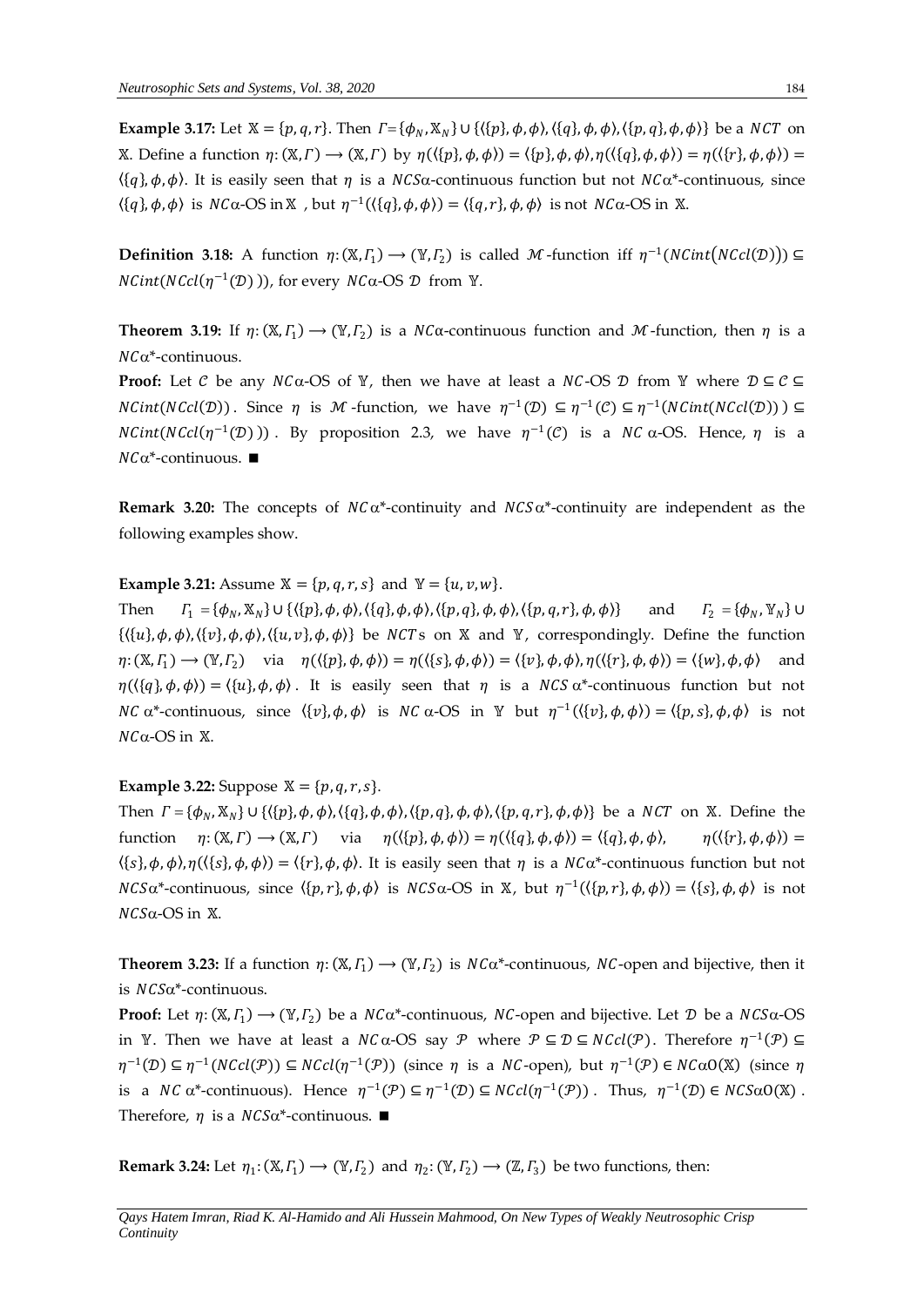(i) If  $\eta_1$  and  $\eta_2$  are NC  $\alpha$ -continuous, then  $\eta_2 \circ \eta_1: (\mathbb{X}, \Gamma_1) \to (\mathbb{Z}, \Gamma_3)$  need not to be a  $NC\alpha$ -continuous.

(ii) If  $\eta_1$  and  $\eta_2$  are NCS  $\alpha$ -continuous, then  $\eta_2 \circ \eta_1: (\mathbb{X}, \Gamma_1) \to (\mathbb{Z}, \Gamma_3)$  need not to be a  $NCS\alpha$ -continuous.

**Theorem 3.25:** Let  $\eta_1: (\mathbb{X}, \Gamma_1) \to (\mathbb{Y}, \Gamma_2)$  and  $\eta_2: (\mathbb{Y}, \Gamma_2) \to (\mathbb{Z}, \Gamma_3)$  be two functions, then:

(i) If  $\eta_1$  is NC  $\alpha$ -continuous and  $\eta_2$  is NC -continuous, then  $\eta_2 \circ \eta_1: (\mathbb{X}, \Gamma_1) \to (\mathbb{Z}, \Gamma_3)$  is a  $NC\alpha$ -continuous.

(ii) If  $\eta_1$  is NC  $\alpha^*$ -continuous and  $\eta_2$  is NC  $\alpha$ -continuous, then  $\eta_2 \circ \eta_1: (\mathbb{X}, \Gamma_1) \to (\mathbb{Z}, \Gamma_3)$  is a  $NC\alpha$ -continuous.

(iii) If  $\eta_1$  and  $\eta_2$  are  $NC\alpha^*$ -continuous, then  $\eta_2 \circ \eta_1: (\mathbb{X}, \Gamma_1) \to (\mathbb{Z}, \Gamma_3)$  is a  $NC\alpha^*$ -continuous.

(iv) If  $\eta_1$  and  $\eta_2$  are  $NCS\alpha^*$ -continuous, then  $\eta_2 \circ \eta_1: (\mathbb{X}, \Gamma_1) \to (\mathbb{Z}, \Gamma_3)$  is a  $NCS\alpha^*$ -continuous.

(v) If  $\eta_1$  and  $\eta_2$  are  $NC\alpha^{**}$ -continuous, then  $\eta_2 \circ \eta_1: (\mathbb{X}, \Gamma_1) \to (\mathbb{Z}, \Gamma_3)$  is a  $NC\alpha^{**}$ -continuous.

(vi) If  $\eta_1$  and  $\eta_2$  are  $NCS\alpha^{**}$ -continuous, then  $\eta_2 \circ \eta_1: (\mathbb{X}, \Gamma_1) \to (\mathbb{Z}, \Gamma_3)$  is a  $NCS\alpha^{**}$ -continuous.

(vii) If  $\eta_1$  is NC  $\alpha^{**}$ -continuous and  $\eta_2$  is NC  $\alpha^*$ -continuous, then  $\eta_2 \circ \eta_1: (\mathbb{X}, \Gamma_1) \to (\mathbb{Z}, \Gamma_3)$  is a  $NC\alpha^{**}$ -continuous.

(viii) If  $\eta_1$  is NC  $\alpha^{**}$ -continuous and  $\eta_2$  is NC  $\alpha$ -continuous, then  $\eta_2 \circ \eta_1: (\mathbb{X}, \Gamma_1) \to (\mathbb{Z}, \Gamma_3)$  is a NC-continuous.

(ix) If  $\eta_1$  is NC  $\alpha$ -continuous and  $\eta_2$  is NC  $\alpha^{**}$ -continuous, then  $\eta_2 \circ \eta_1: (\mathbb{X}, \Gamma_1) \to (\mathbb{Z}, \Gamma_3)$  is a  $NC\alpha^*$ -continuous.

(x) If  $\eta_1$  is NC-continuous and  $\eta_2$  is NC  $\alpha^{**}$ -continuous, then  $\eta_2 \circ \eta_1: (\mathbb{X}, \Gamma_1) \to (\mathbb{Z}, \Gamma_3)$  is a  $NC\alpha^{**}$ -continuous.

#### **Proof:**

(i) Assume *F* considers a *NC*-OS from *Z*. Since  $\eta_2$  is a *NC*-continuous,  $\eta_2^{-1}(\mathcal{F})$  is a *NC* $\alpha$ -OS in *Y*. Since  $\eta_1$  is a NC  $\alpha$ -continuous,  $\eta_1^{-1}(\eta_2^{-1}(\mathcal{F})) = (\eta_2 \circ \eta_1)^{-1}(\mathcal{F})$  is a NC  $\alpha$ -OS in X. Thus,  $\eta_2 \circ$  $\eta_1: (\mathbb{X}, \Gamma_1) \longrightarrow (\mathbb{Z}, \Gamma_3)$  exists a  $NC\alpha$ -continuous.

(ii) Let *F* be a *NC*-OS in  $\mathbb{Z}$ . Subsequently  $\eta_2$  stands a *NC*  $\alpha$ -continuous, and  $\eta_2^{-1}(\mathcal{F})$  stays a *NC* $\alpha$ -OS from Y. Since  $\eta_1$  is a *NC* $\alpha^*$ -continuous,  $\eta_1^{-1}(\eta_2^{-1}(\mathcal{F})) = (\eta_2 \circ \eta_1)^{-1}(\mathcal{F})$  is a *NC* $\alpha$ -OS in X. Thus,  $\eta_2 \circ \eta_1: (\mathbb{X}, \Gamma_1) \to (\mathbb{Z}, \Gamma_3)$  is a  $NC\alpha$ -continuous.

(iii) Let F be a  $NC\alpha$ -OS in Z. Since  $\eta_2$  is a  $NC\alpha^*$ -continuous,  $\eta_2^{-1}(\mathcal{F})$  is a  $NC\alpha$ -OS in Y. Since  $\eta_1$ is a  $NC\alpha^*$ -continuous,  $\eta_1^{-1}(\eta_2^{-1}(\mathcal{F})) = (\eta_2 \circ \eta_1)^{-1}(\mathcal{F})$  is a  $NC\alpha$ -OS in X. Thus,  $\eta_2 \circ \eta_1: (\mathbb{X}, \Gamma_1) \to$  $(\mathbb{Z}, \Gamma_3)$  is a  $NC\alpha^*$ -continuous.

(iv) Let  $\mathcal F$  be a  $NCS\alpha$ -OS in  $\mathbb Z$ . Since  $\eta_2$  is a  $NCS\alpha^*$ -continuous,  $\eta_2^{-1}(\mathcal F)$  is a  $NCS\alpha$ -OS in Y. Since  $\eta_1$ is a NCS $\alpha^*$ -continuous,  $\eta_1^{-1}(\eta_2^{-1}(\mathcal{F})) = (\eta_2 \circ \eta_1)^{-1}(\mathcal{F})$  is a NCS $\alpha$ -OS in X. Thus,  $\eta_2 \circ \eta_1: (\mathbb{X}, \Gamma_1) \to$  $(\mathbb{Z}, \Gamma_3)$  is a  $NCS\alpha^*$ -continuous.

(v) Let  $\mathcal F$  be a  $NC\alpha$ -OS in  $\mathbb Z$ . Since  $\eta_2$  is a  $NC\alpha^{**}$ -continuous,  ${\eta_2}^{-1}(\mathcal F)$  is a  $NC$ -OS in  $\mathbb Y$ . Since any *NC*-OS is a *NC* $\alpha$ -OS,  $\eta_2^{-1}(\mathcal{F})$  is a *NC* $\alpha$ -OS in Y. Since  $\eta_1$  is a *NC* $\alpha^{**}$ -continuous,  $\eta_1^{-1}(\eta_2^{-1}(\mathcal{F}))$  =  $(\eta_2 \circ \eta_1)^{-1}(\mathcal{F})$  is a NC-OS in X. Thus,  $\eta_2 \circ \eta_1: (\mathbb{X}, \Gamma_1) \to (\mathbb{Z}, \Gamma_3)$  is a NC $\alpha^{**}$ -continuous. The proof is obvious for others.

**Remark 3.26:** The next figure describes the relationship between various classes of weakly NC-continuous functions: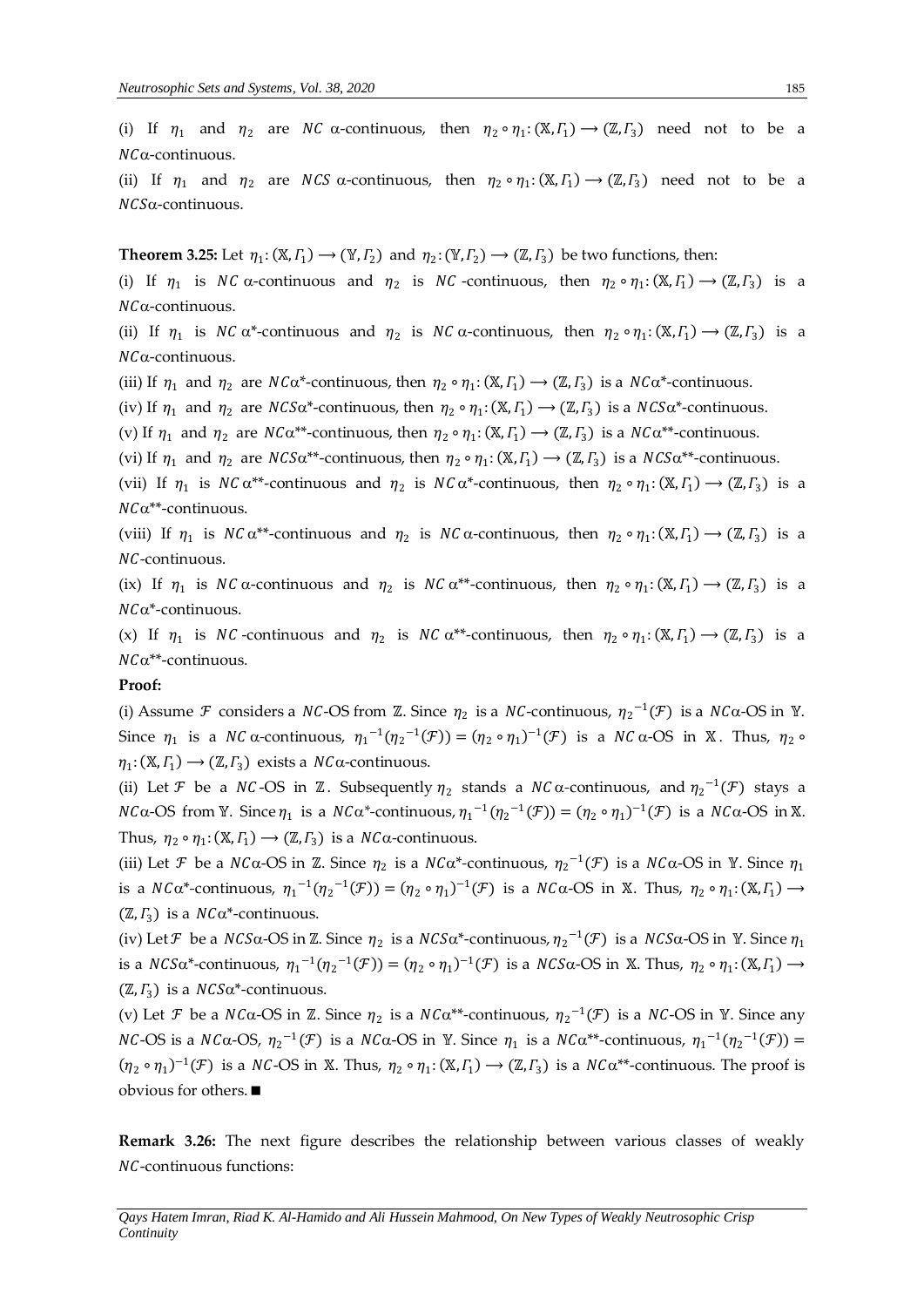



### **4. Conclusion**

We shall use the concepts of  $NCa$ -OS and  $NCS\alpha$ -CS to define several new types of weakly  $NC$ -continuity such as;  $NC\alpha^*$ -continuous,  $NC\alpha^{**}$ -continuous,  $NCS\alpha$ -continuous,  $NCS\alpha^*$ -continuous and  $NCS \alpha^{**}$ -continuous functions. The neutrosophic crisp  $\alpha$ -open and neutrosophic crisp  $semi-\alpha$ -open sets can be used to derive some new types of weakly  $NC$ -open ( $NC$ -closed) functions.

## **References**

- 1. A. A. Salama, F. Smarandache and V. Kroumov, Neutrosophic crisp sets and neutrosophic crisp topological spaces. Neutrosophic Sets and Systems, 2(2014), 25-30.
- 2. R. K. Al-Hamido, Q. H. Imran, K. A. Alghurabi and T. Gharibah, On neutrosophic crisp semi- $\alpha$ -closed sets. Neutrosophic Sets and Systems, 21(2018), 28-35.
- 3. M. Abdel-Basset, R. Mohamed, A.E.N.H. Zaied, & F. Smarandache, A Hybrid Plithogenic Decision-Making Approach with Quality Function Deployment for Selecting Supply Chain Sustainability Metrics. Symmetry, 11(7) , (2019), 903.
- 4. M. Abdel-Basset, N.A. Nabeeh, H.A. El-Ghareeb, & A. Aboelfetouh, Utilising neutrosophic theory to solve transition difficulties of IoT-based enterprises. Enterprise Information Systems, (2019), 1-21.